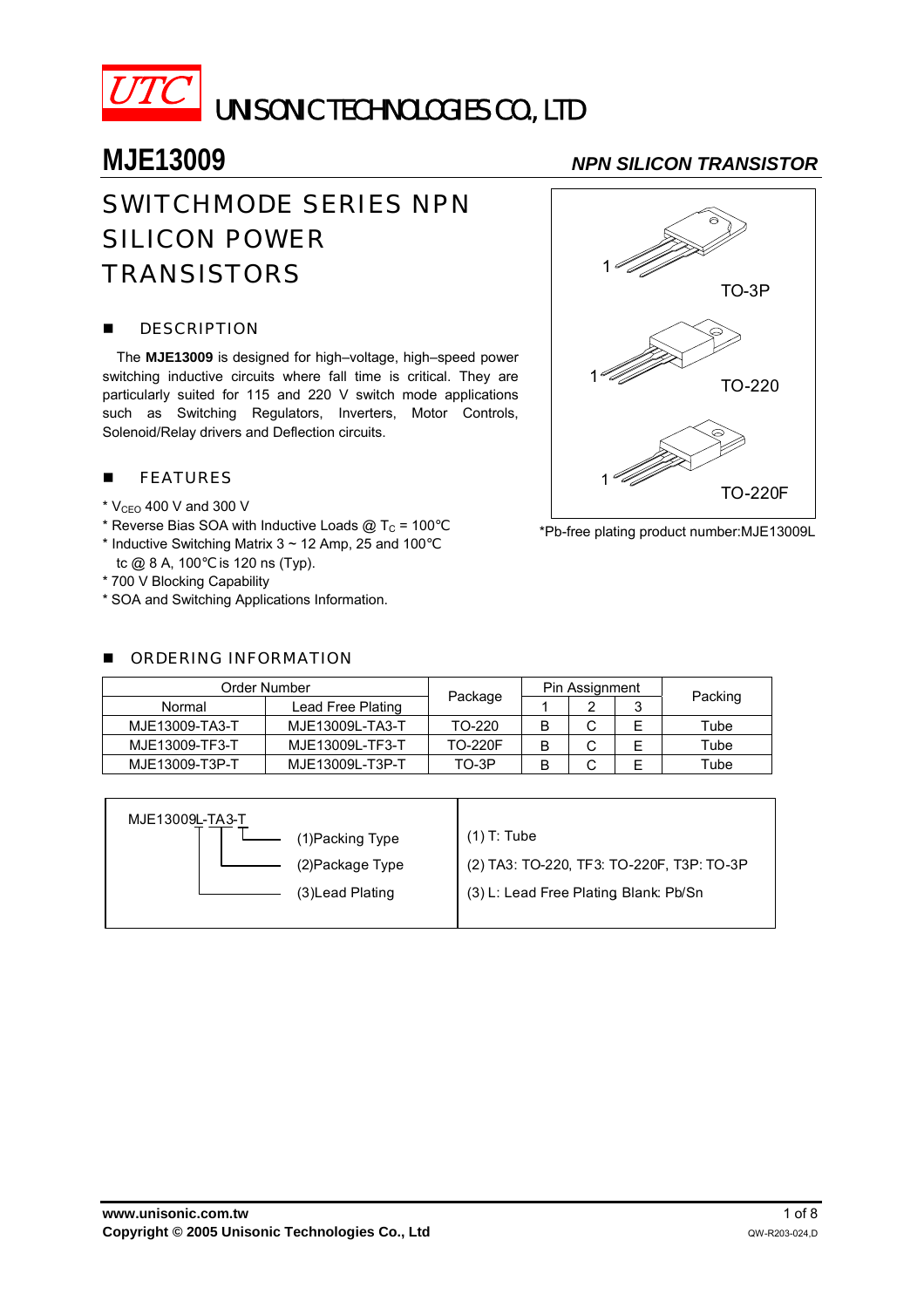# **MJE13009** *NPN SILICON TRANSISTOR*

### **ABSOLUTE MAXIMUM RATINGS**  $(Ta = 25)$

| <b>PARAMETER</b>                    | <b>SYMBOL</b>    | <b>RATINGS</b>         | <b>UNIT</b> |   |
|-------------------------------------|------------------|------------------------|-------------|---|
| Collector-Emitter Voltage           | V <sub>CEO</sub> | 400                    | v           |   |
| Collector-Base Voltage              | V <sub>CBO</sub> | 700                    | $\vee$      |   |
| Emitter Base Voltage                | <b>IEBO</b>      | 9                      | V           |   |
|                                     | Continuous       | Ic.                    | 12          |   |
| <b>ICollector Current</b>           | Peak*            | Iсм                    | 24          | A |
| <b>Base Current</b>                 | Continuous       | Iв                     | 6           |   |
|                                     | Peak*            | <b>I</b> BM            | 12          | A |
|                                     | Continuous       | IΕ                     | 18          |   |
| lEmitter Current                    | Peak*            | <b>I</b> <sub>EM</sub> | 36          | A |
| Total Power Dissipation @ Ta = 25   |                  | 2                      | W           |   |
| Derate above 25                     | $P_D$            | 16                     | mW/         |   |
| Total Power Dissipation $@T_c = 25$ |                  | 100                    | W           |   |
| Derate above 25                     | $P_D$            | 800                    | mW/         |   |
| Junction Temperature                | T.               | $+150$                 |             |   |
| Storage Temperature                 | T <sub>STG</sub> | $-40 \sim +150$        |             |   |

Note: 1. Pulse Test: Pulse Width = 5ms, Duty Cycle 10%

 2. Absolute maximum ratings are those values beyond which the device could be permanently damaged. Absolute maximum ratings are stress ratings only and functional device operation is not implied.

### **THERMAL DATA**

| <b>PARAMETER</b>                           | <b>SYMBOL</b> | <b>RATINGS</b> | UNIT          |
|--------------------------------------------|---------------|----------------|---------------|
| Thermal Resistance Junction to Ambient     | UJA           | 54             | /W            |
| <b>Thermal Resistance Junction to Case</b> | θιс           |                | $\mathcal{N}$ |
|                                            |               |                |               |

### **ELECTRICAL CHARACTERISTICS** ( $T_C$ = 25 , unless otherwise specified.)

| <b>PARAMETER</b>                                           | <b>SYMBOL</b>        | <b>TEST CONDITIONS</b>                                                              | <b>MIN</b>     | TYP  |             | MAX UNIT   |  |  |  |
|------------------------------------------------------------|----------------------|-------------------------------------------------------------------------------------|----------------|------|-------------|------------|--|--|--|
| *OFF CHARACTERISTICS                                       |                      |                                                                                     |                |      |             |            |  |  |  |
| <b>Collector- Emitter Sustaining Voltage</b>               | V <sub>CEO</sub>     | $I_C = 10 \text{mA}, I_B = 0$                                                       | 400            |      |             | $\vee$     |  |  |  |
| <b>Collector Cutoff Current</b>                            | I <sub>CBO</sub>     | $V_{BE(OFF)} = 1.5$ Vdc                                                             |                |      | 1           | mA         |  |  |  |
| V <sub>CBO</sub> =Rated Value                              |                      | $V_{BE(OFF)} = 1.5$ Vdc, T <sub>C</sub> = 100                                       |                |      | 5           |            |  |  |  |
| <b>Emitter Cutoff Current</b>                              | $I_{EBO}$            | $V_{EB}$ = 9Vdc, $I_C$ = 0                                                          |                |      | 1           | mA         |  |  |  |
| *ON CHARACTERISTICS                                        |                      |                                                                                     |                |      |             |            |  |  |  |
|                                                            | $h_{FE1}$            | $I_C = 5A, V_{CE} = 5V$                                                             |                |      | 40          |            |  |  |  |
| <b>DC Current Gain</b>                                     | $h_{FE2}$            | $IC$ = 8A, $VCE$ = 5V                                                               |                |      | 30          |            |  |  |  |
|                                                            |                      | $I_C = 5A$ , $I_B = 1A$                                                             |                |      | 1           | V          |  |  |  |
|                                                            |                      | $I_C = 8A$ , $I_B = 1.6A$                                                           |                |      | 1.5         | V          |  |  |  |
| <b>Current-Emitter Saturation Voltage</b>                  | VCE(SAT)             | $I_C = 12A$ , $I_B = 3A$                                                            |                |      | 3           | $\vee$     |  |  |  |
|                                                            |                      | $I_C = 8A$ , $I_B = 1.6A$ , $T_C = 100$                                             |                |      | 2           | V          |  |  |  |
|                                                            | V <sub>BE(SAT)</sub> | $I_c = 5A$ , $I_B = 1A$                                                             |                |      | 1.2         | V          |  |  |  |
| Base-Emitter Saturation Voltage                            |                      | $I_C = 8A$ , $I_B = 1.6A$                                                           |                |      | 1.6         | $\vee$     |  |  |  |
|                                                            |                      | $I_C = 8A$ , $I_B = 1.6A$ , $T_C = 100$                                             |                |      | 1.5         | $\vee$     |  |  |  |
| DYNAMIC CHARACTERISTICS                                    |                      |                                                                                     |                |      |             |            |  |  |  |
| <b>Transition frequency</b>                                | $f_{\top}$           | $I_C = 500$ mA, $V_{CE} = 10V$ , $f = 1$ MHz                                        | $\overline{4}$ |      |             | <b>MHz</b> |  |  |  |
| Output Capacitance                                         | $C_{ob}$             | $V_{CB}$ = 10V, $I_E$ = 0, f = 0.1MHz                                               |                | 180  |             | pF         |  |  |  |
| <b>SWITCHING CHARACTERISTICS (Resistive Load, Table 1)</b> |                      |                                                                                     |                |      |             |            |  |  |  |
| Delay Time                                                 | $t_{\text{DLY}}$     |                                                                                     |                | 0.06 | 0.1         | μs         |  |  |  |
| <b>Rise Time</b>                                           | $t_{\mathsf{R}}$     | $V_{CC}$ = 125Vdc, $I_C$ = 8A<br>$I_{B1} = I_{B2} = 1.6$ A, t <sub>P</sub> = 25 µ s |                | 0.45 | 1           | μs         |  |  |  |
| Storage Time                                               | $t_{\rm S}$          |                                                                                     |                | 1.3  | $\mathsf 3$ | μs         |  |  |  |
| <b>Fall Time</b>                                           | tF                   | Duty Cycle ≤1%                                                                      |                | 0.2  | 0.7         | μs         |  |  |  |
| Inductive Load, Clamped (Table 1, Figure 13)               |                      |                                                                                     |                |      |             |            |  |  |  |
| Voltage Storage Time                                       | $t_{\rm S}$          | $I_C = 8A$ , $V_{clamp} = 300V$ , $I_{B1} = 1.6A$                                   |                | 0.92 | 2.3         | μs         |  |  |  |
| <b>Crossover Time</b>                                      | $t_{\rm C}$          | $V_{BE(OFF)} = 5V$ , T <sub>C</sub> = 100                                           |                | 0.12 | 0.7         | μs         |  |  |  |
| *Pulse Test: Pulse Wieth = 300µs, Duty Cycle = 2%          |                      |                                                                                     |                |      |             |            |  |  |  |

UNISONIC TECHNOLOGIES CO., LTD 2 of 8 **www.unisonic.com.tw** QW-R203-024,D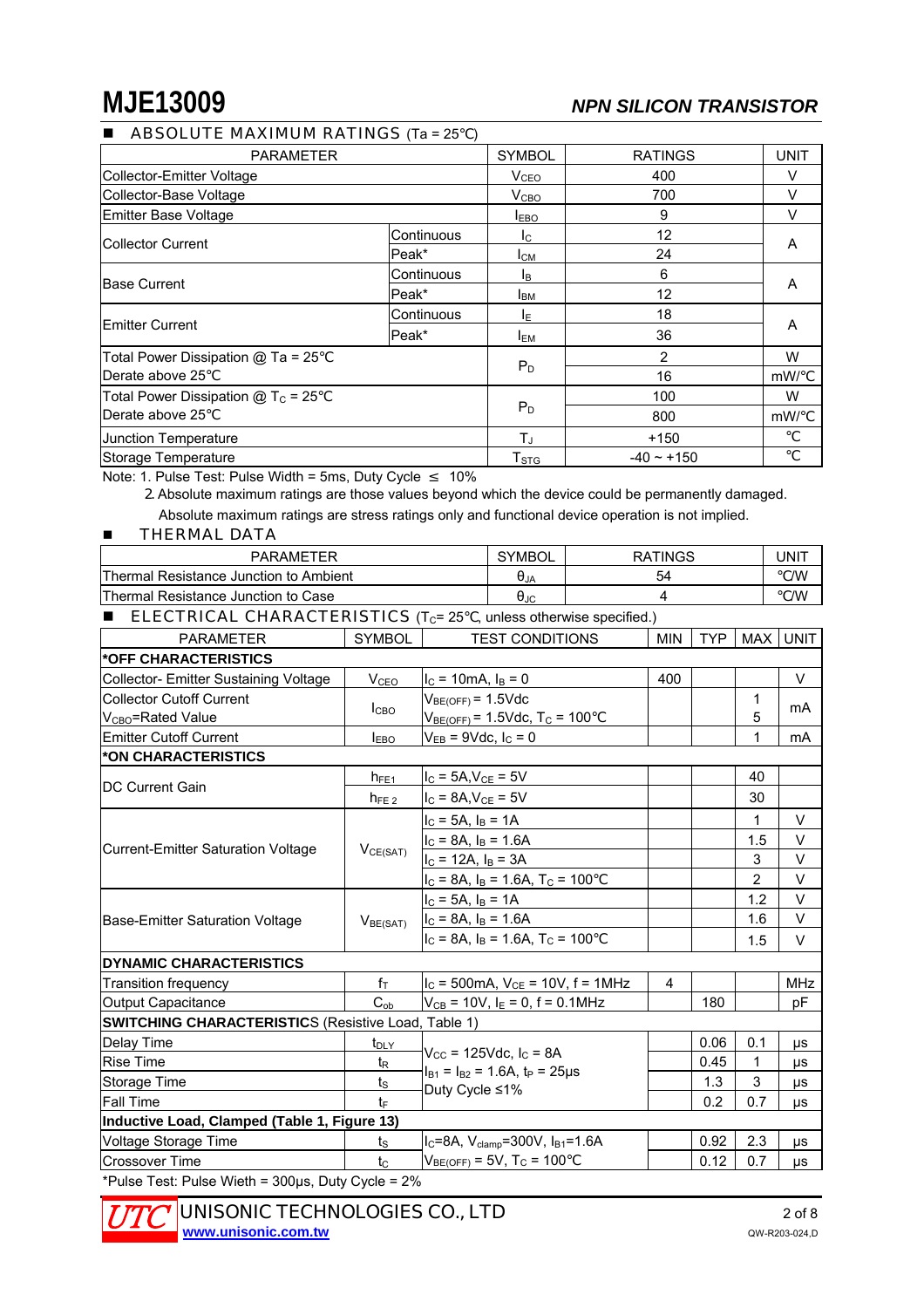# **MJE13009** *NPN SILICON TRANSISTOR*

### TABLE 1. TEST CONDITIONS FOR DYNAMIC PERFORMANCE



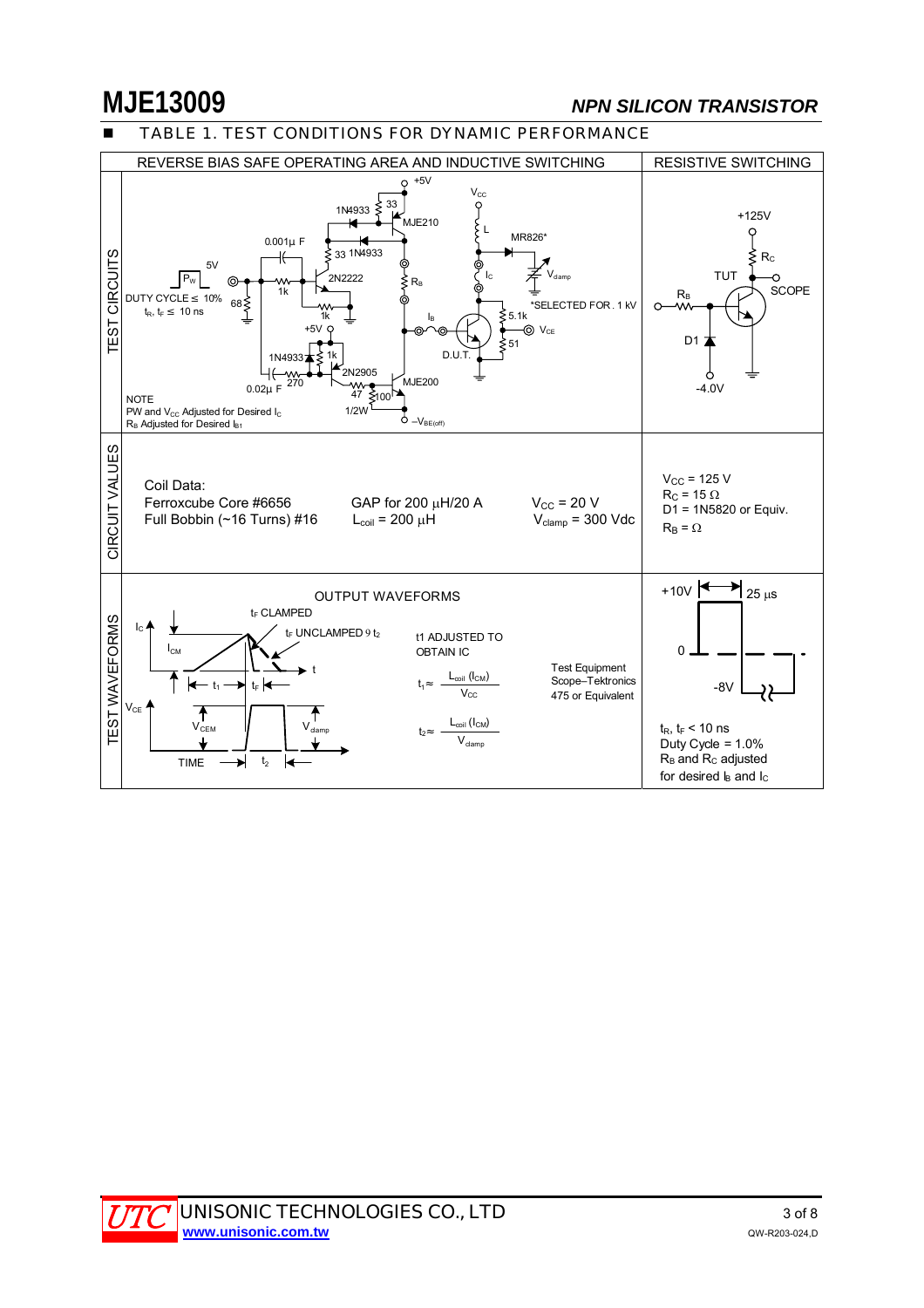### TABLE 2. APPLICATIONS EXAMPLES OF SWITCHING CIRCUITS

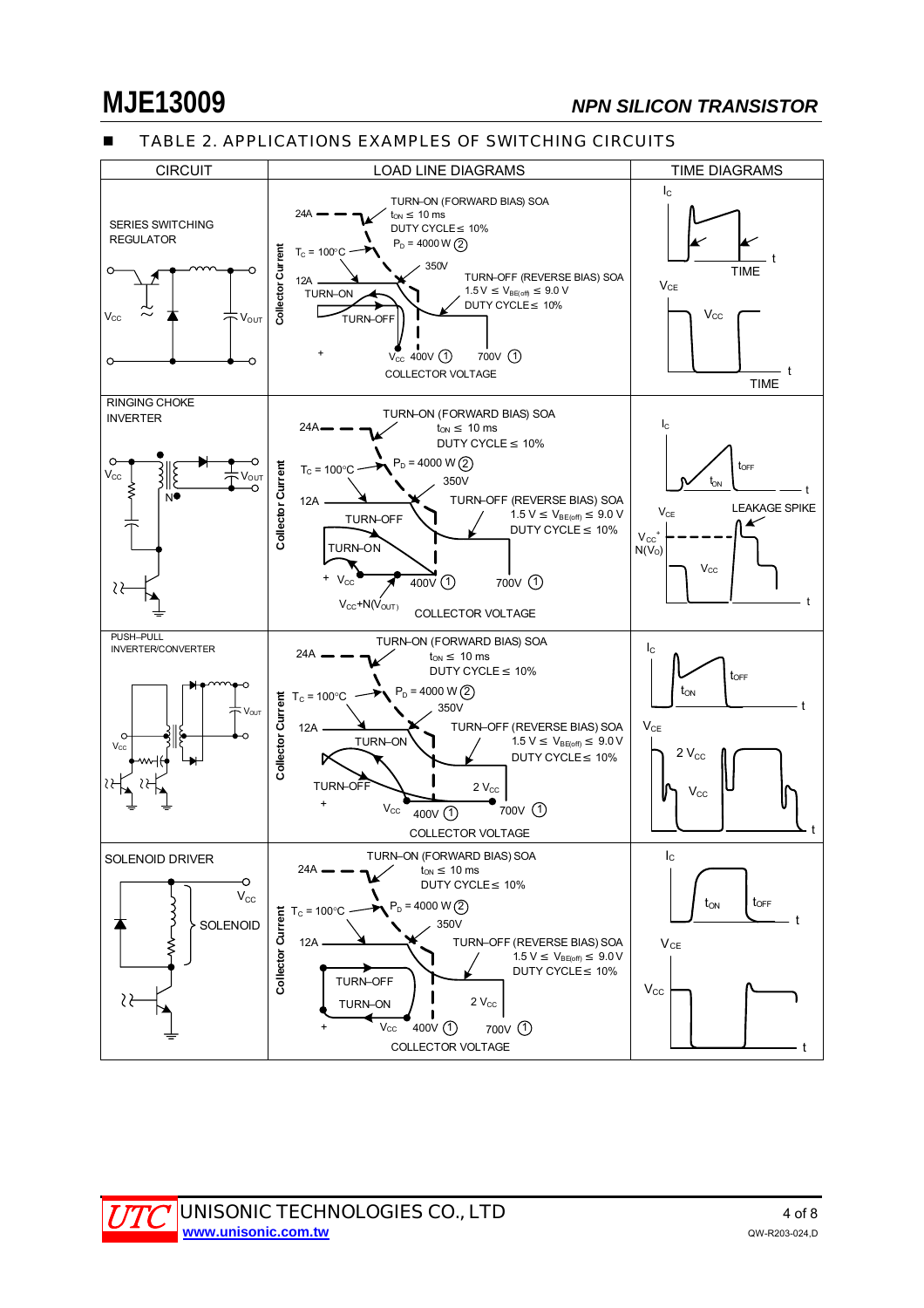| $I_{C}(A)$ | c(  | $t_{sv}(ns)$ | $t_{rv}(ns)$ | $t_{fi}(ns)$ | $t_{ti}(ns)$ | $t_c(ns)$ |
|------------|-----|--------------|--------------|--------------|--------------|-----------|
|            | 25  | 770          | 100          | 150          | 200          | 240       |
| 3          | 100 | 1000         | 230          | 160          | 200          | 320       |
|            | 25  | 630          | 72           | 26           | 10           | 100       |
| 5          | 100 | 820          | 100          | 55           | 30           | 180       |
|            | 25  | 720          | 55           | 27           | 2            | 77        |
| 8          | 100 | 920          | 70           | 50           | 8            | 120       |
| 12         | 25  | 640          | 20           | 17           | ◠            | 41        |
|            | 100 | 800          | 32           | 24           | 4            | 54        |

### TABLE 3. TYPICAL INDUCTIVE SWITCHING PERFORMANCE

### SWITCHING TIME NOTES

In resistive switching circuits, rise, fall, and storage times have been defined and apply to both current and voltage

waveforms since they are in phase. However, for inductive loads which are common to SWITCHMODE power supplies and hammer drivers, current and voltage waveforms are not in phase. Therefore, separate measurements must be made on each waveform to determine the total switching time. For this reason, the following new terms have been defined.

 $t_{sv}$  = Voltage Storage Time, 90%  $I_{B1}$  to 10%  $V_{CEM}$ 

 $t_{\text{rv}}$  = Voltage Rise Time, 10–90% V<sub>CEM</sub>

 $t<sub>fi</sub>$  = Current Fall Time, 90–10%  $I<sub>CM</sub>$ 

 $t_{ti}$  = Current Tail, 10–2%  $I_{CM}$ 

 $t_c$  = Crossover Time, 10%  $V_{CEM}$  to 10%  $I_{CM}$ 

An enlarged portion of the turn–off waveforms is shown in Figure 13 to aid in the visual identity of these terms. For the designer, there is minimal switching loss during storage time and the predominant switching power losses

occur during the crossover interval and can be obtained using the standard equation from AN–222:

 $P_{SWT}$  = 1/2  $V_{CC}I_C(t_c)$  f

Typical inductive switching waveforms are shown in Figure 14. In general,  $t_V + t_{fi}$   $t_c$ . However, at lower test currents this relationship may not be valid.

As is common with most switching transistors, resistive switching is specified at 25 and has become a benchmark for designers. However, for designers of high frequency converter circuits, the user oriented specifications which make this a "SWITCHMODE" transistor are the inductive switching speeds ( $t_c$  and  $t_{sv}$ ) which are guaranteed at 100 .

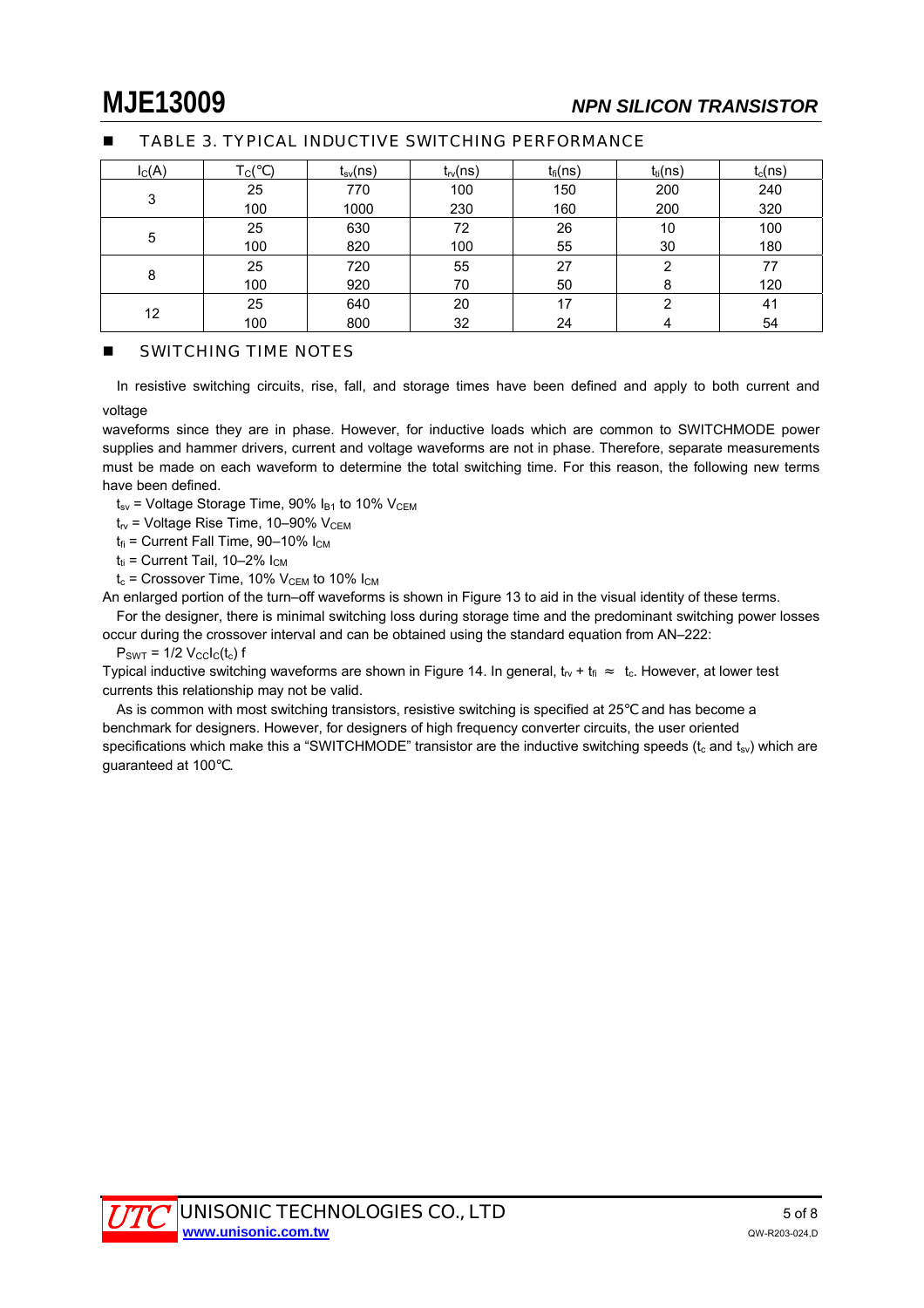### TYPICAL CHARATERISTICS

Figure 1. Forward Bias Safe Operating Area



Figure 3. Forward Bias Power Derating





 There are two limitations on the power handling ability of a transistor: average junction temperature and second breakdown. Safe operating area curves indicate  $I_{C^-}$  V<sub>CE</sub> limits of the transistor that must be observed for reliable operation; i.e., the transistor must not be subjected to greater dissipation than the curves indicate.

The data of Figure 1 is based on  $T_c = 25$ ;  $T_{J(pk)}$  is variable depending on power level. Second breakdown pulse limits are valid for duty cycles to 10% but must be derated when  $T_c$  25 Second breakdown limitations do not derate the same as thermal limitations. Allowable current at the voltages shown on Figure 1 may be found at any case temperature by using the appropriate curve on Figure 3.

 $T_{J(pk)}$  may be calculated from the data in Figure 4. At high case temperatures, thermal limitations will reduce the power that can be handled to values less than the limitations imposed by second breakdown. Use of reverse biased safe operating area data (Figure 2) is discussed in the applications information section.

Figure 4. Typical Thermal Response  $[Z_{\text{JC}}(t)]$ 



Figure 2. Reverse Bias Switching Safe Operating Area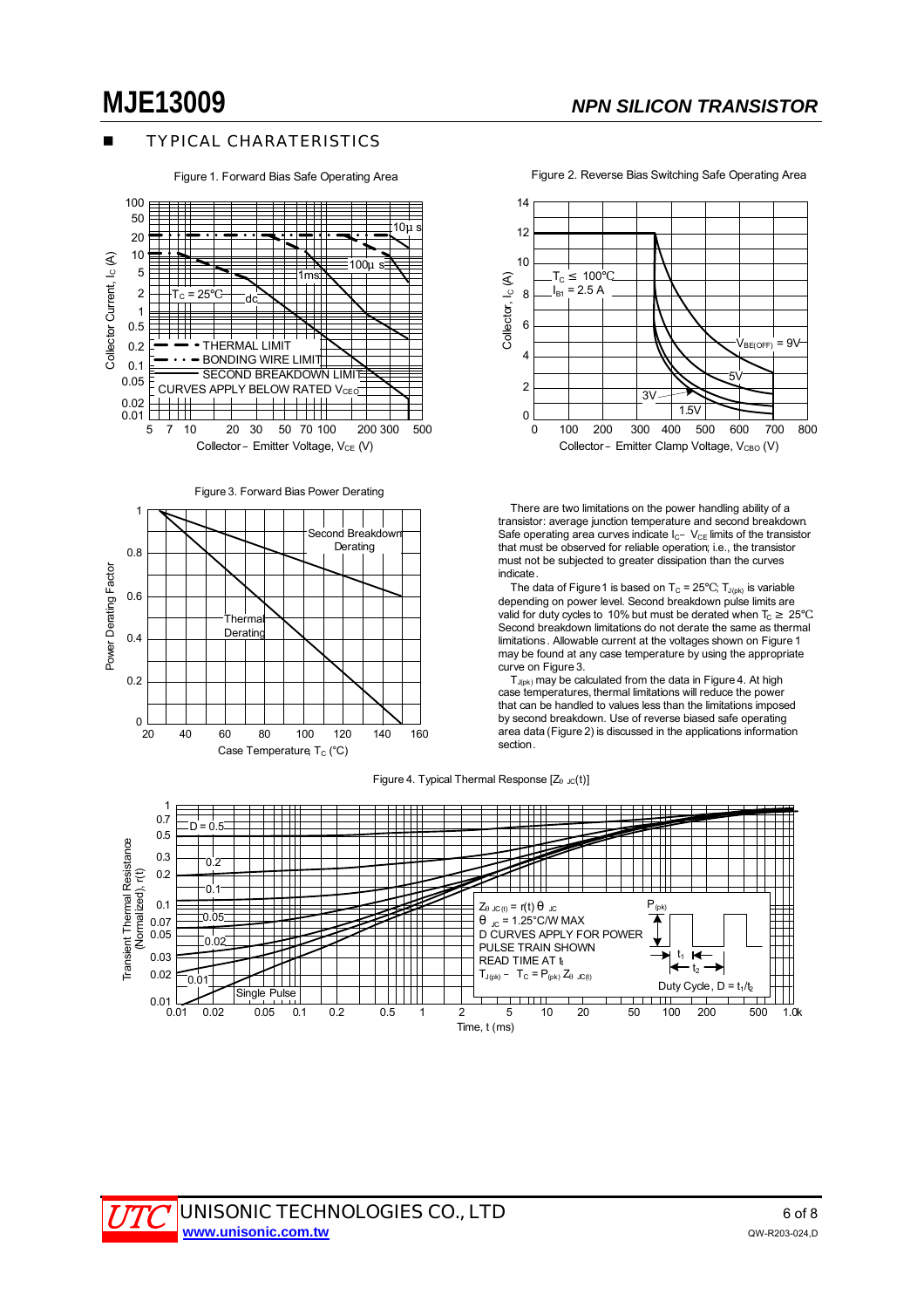### TYPICAL CHARACTERISTICS (Cont.)



Figure 7. Base–Emitter Saturation Voltage









Figure 6. Collector Saturation Region



Figure 8. Collector–Emitter Saturation Voltage



Figure 10. Capacitance